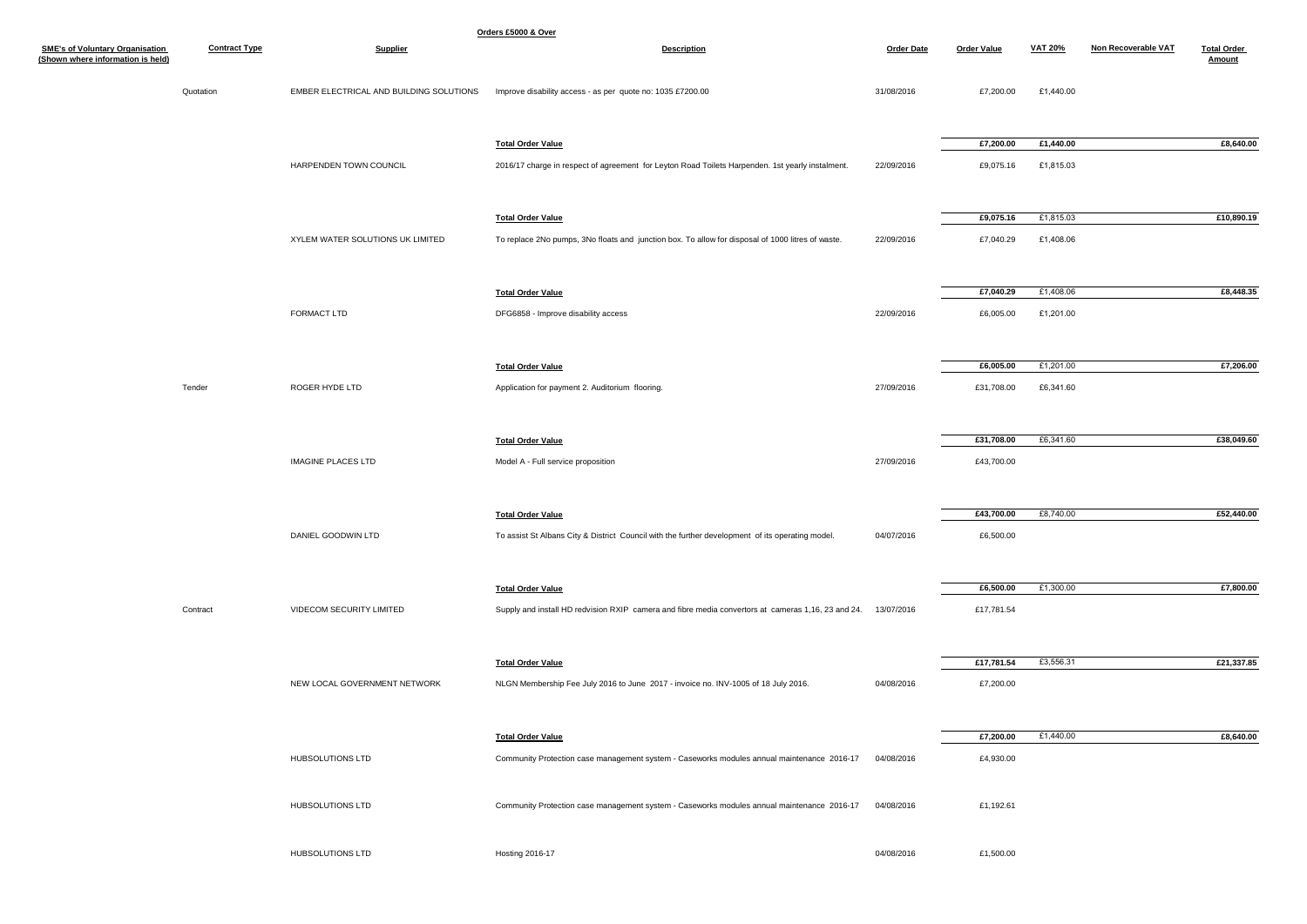|          | HUBSOLUTIONS LTD                   | Annual RPI increase @1.6%                                                                  | 04/08/2016 | £121.96    |           |            |
|----------|------------------------------------|--------------------------------------------------------------------------------------------|------------|------------|-----------|------------|
|          |                                    | <b>Total Order Value</b>                                                                   |            | £7,744.57  | £1,548.91 | £9,293.48  |
|          | ST ALBANS CITY CENTRE PARTNERSHIP  | £25,000:00 funding for City Centre Partnership                                             | 09/09/2016 | £25,000.00 |           |            |
|          |                                    | <b>Total Order Value</b>                                                                   |            | £25,000.00 | £5,000.00 | £30,000.00 |
|          | VALUE ADDINGCOMLTD                 | CONFIRMATION ORDER Review of legal department structure.                                   | 05/07/2016 | £11,500.00 |           |            |
|          |                                    | <b>Total Order Value</b>                                                                   |            | £11,500.00 | £2,300.00 | £13,800.00 |
|          | FOX WILLIAMS                       | Professional Services in connection with General Employment Advice S0922/0024; ET Claim    | 11/07/2016 | £19,750.00 |           |            |
|          | FOX WILLIAMS                       | Professional Services in connection with General Employment Advice SO922/0024; ET Claim    | 26/08/2016 | £11,830.50 |           |            |
|          |                                    | <b>Total Order Value</b>                                                                   |            | £11,830.50 | £2,366.10 | £14,196.60 |
|          | ELECTORAL REFORM SERVICES LTD      | Household Enquiry Forms, Envelopes and Artwork; initial mailing of 2016 Household Canvass. | 28/09/2016 | £6,068.82  |           |            |
|          | ELECTORAL REFORM SERVICES LTD      | Postage and Delivery Charges 2016 Household Canvass 59, 925 items.                         | 28/09/2016 | £14,625.35 |           |            |
|          |                                    | <b>Total Order Value</b>                                                                   |            | £20,694.17 | £4,138.83 | £24,833.00 |
| Contract | NORTHGATE PUBLIC SERVICES (UK) LTD | Telephony data link from 3rd July 2016 to 24th September 2016                              | 08/07/2016 | £19,200.00 |           |            |
|          |                                    | <b>Total Order Value</b>                                                                   |            | £19,200.00 | £3,840.00 | £23,040.00 |
| Contract | NORTHGATE PUBLIC SERVICES (UK) LTD | Provision of NPS services as detailed in the proposal "St Albans & District Council        | 13/07/2016 | £10,200.00 |           |            |
|          |                                    | <b>Total Order Value</b>                                                                   |            | £10,200.00 | £2,040.00 | £12,240.00 |
|          | OPEN OBJECTS                       | Web Hosting for St Albans District Council (including Intranet Search) 1 years Licence.    | 01/08/2016 | £5,143.00  |           |            |
|          |                                    | <b>Total Order Value</b>                                                                   |            | £5,143.00  | £1,028.60 | £6,171.60  |
|          | TOMAHAWK TECHNOLOGY                | 1 x M6412A M6412A Expansion Shelf Refrubished                                              | 05/08/2016 | £995.00    |           |            |
|          | TOMAHAWK TECHNOLOGY                | 6 x 495808-001 HP 600GB 15K FC Hard Drives New Retail                                      | 05/08/2016 | £2,370.00  |           |            |
|          | TOMAHAWK TECHNOLOGY                | 2 x 454414-001 HP M6412 1TB 7.2k FATA New Spares                                           | 05/08/2016 | £510.00    |           |            |
|          | <b>TOMAHAWK TECHNOLOGY</b>         | 1 x 3YEARBRONZE HP M6412-A FC Drive enclosure 3yr support                                  | 05/08/2016 | £1,200.00  |           |            |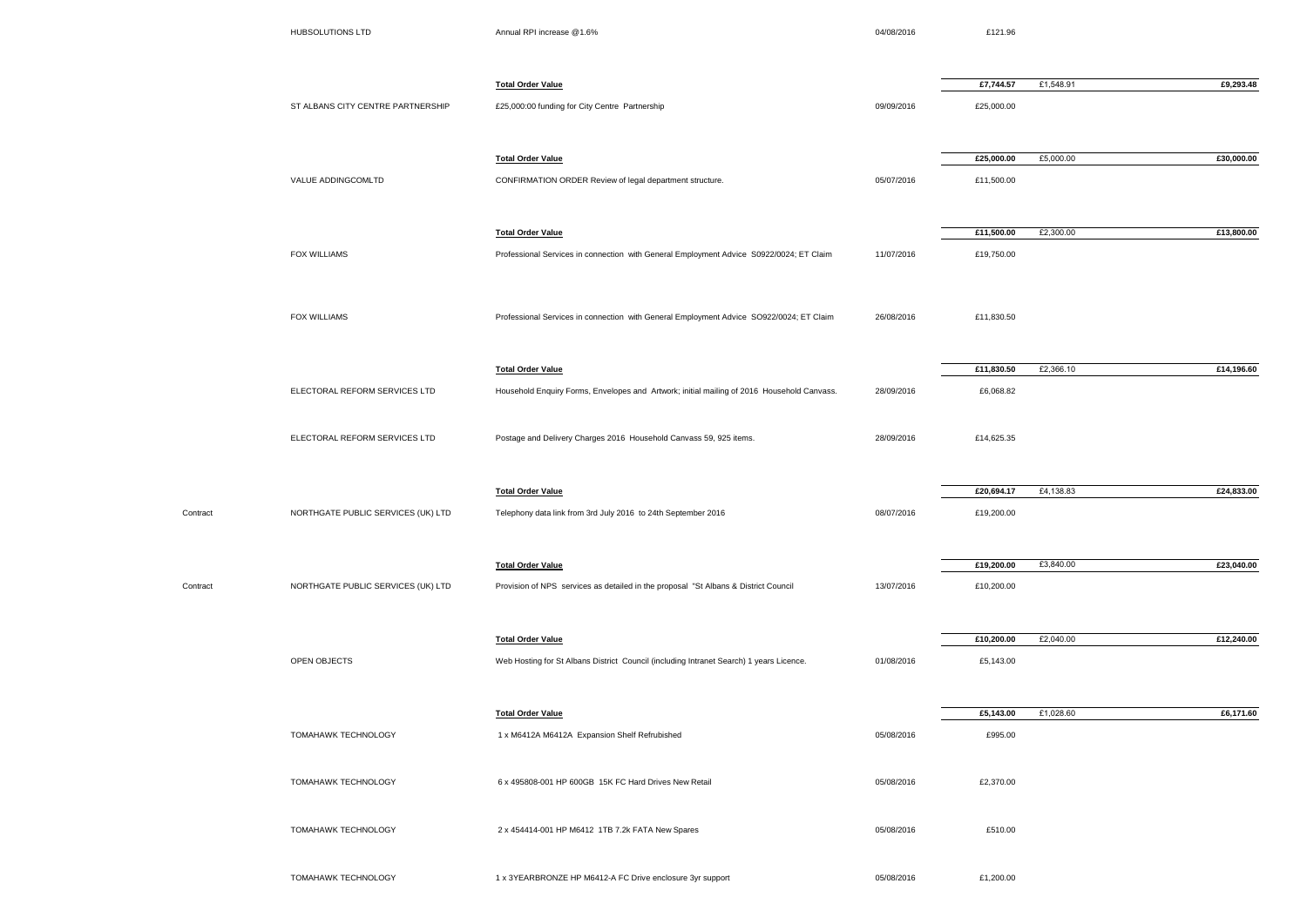|          | TOMAHAWK TECHNOLOGY                 | 1.00 INSTALLATION&TRAIN Installation for the EVA Hardware only                                                                            | 05/08/2016 | £350.00                  |            |            |
|----------|-------------------------------------|-------------------------------------------------------------------------------------------------------------------------------------------|------------|--------------------------|------------|------------|
| Contract | NORTHGATE PUBLIC SERVICES (UK) LTD  | <b>Total Order Value</b><br>Provision of NPS services as detailed in the proposal "St Albans & District                                   | 08/08/2016 | £5,425.00<br>£5,700.00   | £1,085.00  | £6,510.00  |
|          | ORCHARD INFORMATION SYSTEMS LIMITED | <b>Total Order Value</b><br>Orchard Managed Service Orchard Housing MS and monitoring                                                     | 09/08/2016 | £5,700.00<br>£25,577.35  | £1,140.00  | £6,840.00  |
|          | ORCHARD INFORMATION SYSTEMS LIMITED | <b>Total Order Value</b><br>Software and Services as Detailed in Orchard Sales Order 1016738 and "St Albans Promaster proposal 10/08/2016 |            | £25,577.35<br>£58,074.00 | £5,115.47  | £30,692.82 |
|          | SHL GROUP LIMITED                   | <b>Total Order Value</b><br>Subscription 1 August 2016 - 31 July 2017                                                                     | 24/08/2016 | £58,074.00<br>£11,500.00 | £11,614.80 | £69,688.80 |
|          | SHL GROUP LIMITED                   | 1 x non-residential Level A and B combo training course                                                                                   | 24/08/2016 | £2,635.00                |            |            |
| Contract | CANON (UK) LTD                      | <b>Total Order Value</b><br>INVOICE CONFORMATION: 770582770                                                                               | 26/08/2016 | £14,135.00<br>£9,123.62  | £2,827.00  | £16,962.00 |
|          | PETER LOCKYER ADVERTISING LIMITED   | <b>Total Order Value</b><br>The MJ Half Page Colour Ad + Production Costs.                                                                | 05/09/2016 | £9,123.62<br>£9,450.00   | £1,824.72  | £10,948.34 |
|          | PETER LOCKYER ADVERTISING LIMITED   | Estates Gazette 3/4 page advert + Production Cost                                                                                         | 05/09/2016 | £4,505.20                |            |            |
|          | PETER LOCKYER ADVERTISING LIMITED   | 5 x Microsite Vacancy Uploads                                                                                                             | 05/09/2016 | £375.00                  |            |            |
|          | PETER LOCKYER ADVERTISING LIMITED   | CIOBjobs.com featured listing                                                                                                             | 05/09/2016 | £675.00                  |            |            |
|          | UNIVERSITY OF WESTMINSTER           | <b>Total Order Value</b><br>MA in Urban and Regional Planning.                                                                            | 20/09/2016 | £15,005.20<br>£6,975.00  | £3,001.04  | £18,006.24 |
|          | UNIVERSITY OF WESTMINSTER           | Course Field Trip                                                                                                                         | 20/09/2016 | £475.00                  |            |            |
|          | MTI TECHNOLOGY LIMITED              | <b>Total Order Value</b><br>External and Onsite PSN IT Health check 13 days and 6 x Audit Licenses as detailed in the proposal            | 29/09/2016 | £7,450.00<br>£11,850.00  | £1,490.00  | £8,940.00  |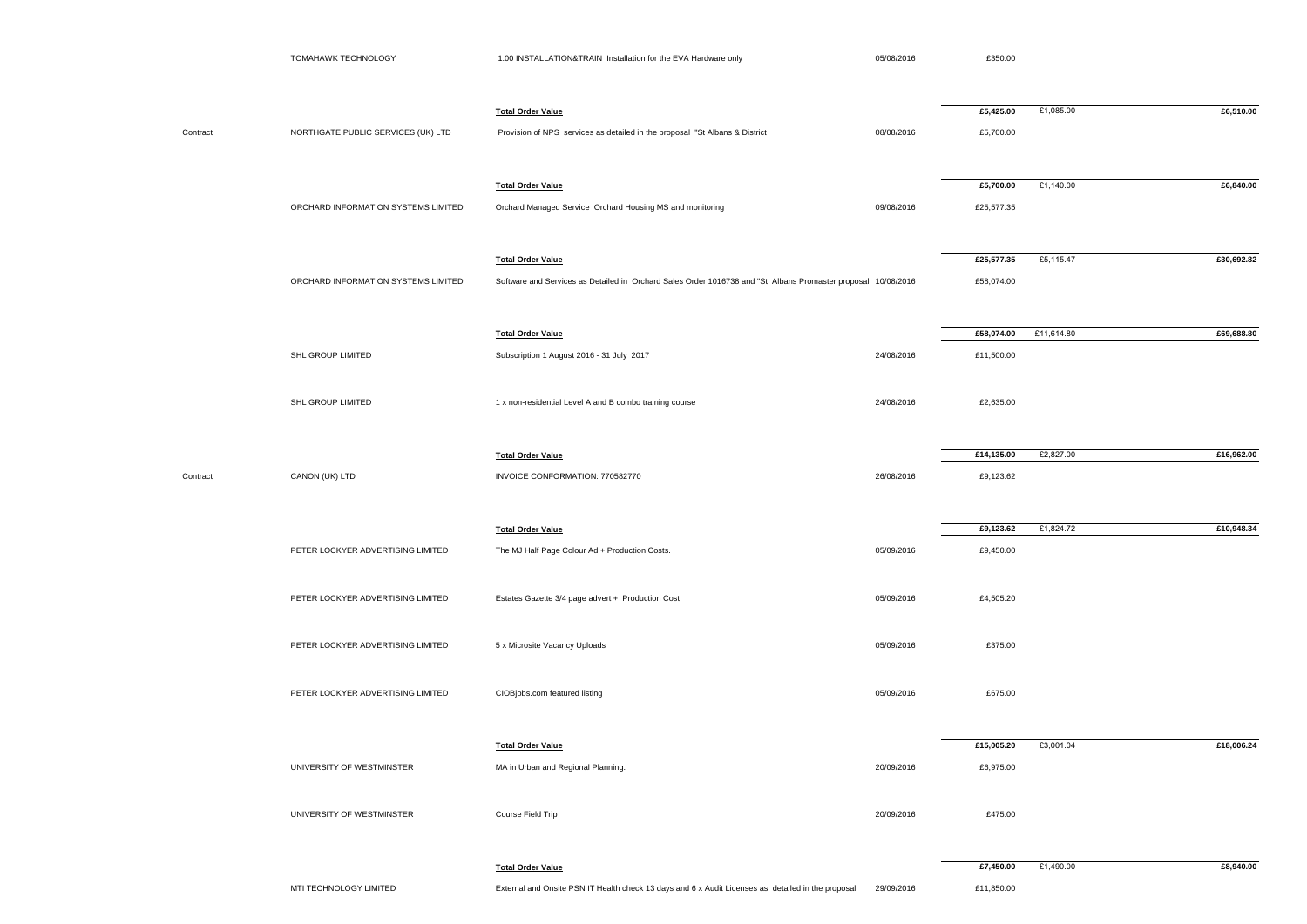|           |                           | <b>Total Order Value</b>                                                                                        |            | £11,850.00               | £2,370.00  |           | £14,220.00 |
|-----------|---------------------------|-----------------------------------------------------------------------------------------------------------------|------------|--------------------------|------------|-----------|------------|
| Framework | LEX AUTOLEASE LIMITED     | Ford Mondeo 1.5 TDCi ECOnetic Titanium 5dr Estate in Moondust Silver                                            | 04/08/2016 | £9,777.60                | £11,733.12 | £977.76   | £14,220.00 |
|           | LEX AUTOLEASE LIMITED     | Maintenance Rental                                                                                              | 04/08/2016 | £1,165.92                | £1,399.10  |           |            |
|           | ROBERTSON BELL            | <b>Total Order Value</b><br>From 08/08 to 18/11 (inc 2 weeks a/l) 64days. 380x64=24,320                         | 18/08/2016 | £11,921.28<br>£24,320.00 | £13,132.22 |           | £25,053.50 |
|           |                           |                                                                                                                 |            |                          |            |           |            |
|           |                           | <b>Total Order Value</b>                                                                                        |            | £24,320.00               | £4,864.00  |           | £29,184.00 |
|           | ERNST & YOUNG LLP         | Audit services and certification of grant claims provided for year ending 31/03/2017 £20,413                    | 24/08/2016 | £81,652.00               |            |           |            |
|           |                           | <b>Total Order Value</b>                                                                                        |            | £81,652.00               | £16,330.40 |           | £97,982.40 |
|           | PGS INSTALLATIONS LIMITED | Long acres open space-Supply and install all equipment, safety surface and painting works                       | 24/08/2016 | £14,067.00               |            |           |            |
|           |                           | <b>Total Order Value</b>                                                                                        |            | £14,067.00               | £2,813.40  |           | £16,880.40 |
| Framework | LEX AUTOLEASE LIMITED     | Quote no 16611934 Seat Ibiza 1.2 TSi (110) FR Technology 5dr in Technic Grey Driver                             | 01/09/2016 | £5,320.32                | £1,064.06  | £532.04   |            |
|           | LEX AUTOLEASE LIMITED     | Maintenance Rental                                                                                              | 01/09/2016 | £1,232.64                | £246.53    |           |            |
|           |                           | <b>Total Order Value</b>                                                                                        |            | £7,085.00                | £1,310.59  |           | £8,395.59  |
|           | JLT SPECIALTY LTD         | Engineering Insurance Inspection service 2016-17                                                                | 02/09/2016 | £11,589.81               |            |           |            |
|           | JLT SPECIALTY LTD         | Engineering Insurance Premium 2016-17                                                                           | 02/09/2016 | £1,219.46                |            |           |            |
|           |                           | <b>Total Order Value</b>                                                                                        |            | £12,809.27               | £2,561.85  |           | £15,371.12 |
|           | PENNA PLC                 | Extension Danae - from 01/10 to 31/12 = 48.5 days (13 days a/l in Nov and 3.5 days BH/Office closure 19/09/2016 |            | £16,005.00               |            |           |            |
|           |                           | <b>Total Order Value</b>                                                                                        |            | £16,005.00               | £3,201.00  |           | £19,206.00 |
| Framework | <b>VWFS UK LIMITED</b>    | Audi A4 2.0 TDi S Line S Tronic Estate in Daytona Grey with Black leather/alcantara upholstery                  | 26/09/2016 | £15,329.96               | £3,065.99  | £1,533.00 |            |
|           | <b>VWFS UK LIMITED</b>    | Maintenance Rental                                                                                              | 26/09/2016 | £2,421.00                | £484.20    |           |            |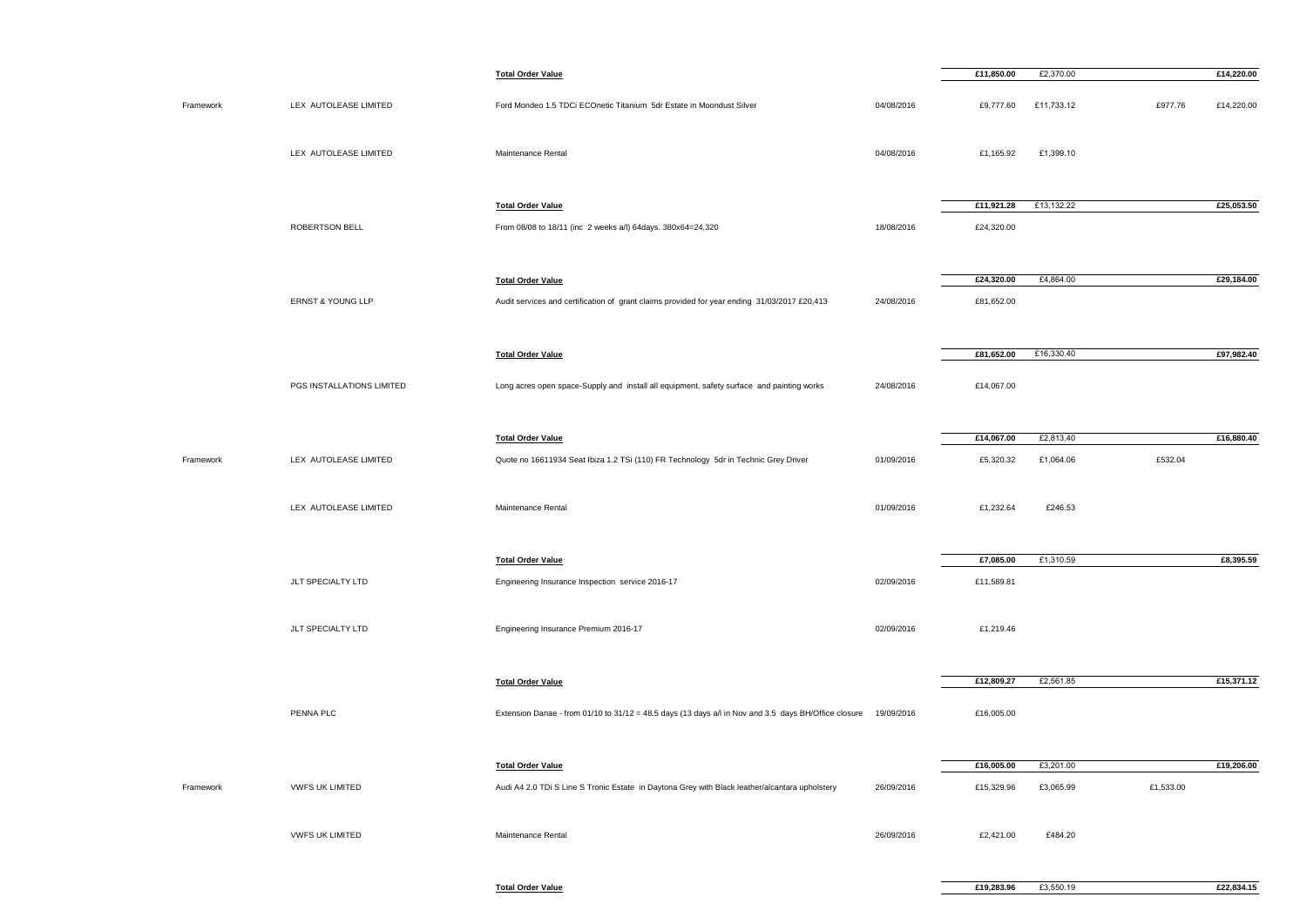| Framework | <b>AUTOMOTIVE LEASING</b>       | Kia Sportage 1.7 CRDi ISG3 5dr in Dark Gun Metal with black leather interior      | 27/09/2016 | £8,874.48  | £1,774.90 | £887.44    |
|-----------|---------------------------------|-----------------------------------------------------------------------------------|------------|------------|-----------|------------|
|           | AUTOMOTIVE LEASING              | Maintenance Rental                                                                | 27/09/2016 | £1,190.40  | £238.08   |            |
|           |                                 | <b>Total Order Value</b>                                                          |            | £10,952.32 | £2,012.98 | £12,965.30 |
| Framework | <b>VWFS UK LIMITED</b>          | Skoda Superb 2.0 TDi CR SE 5dr Estate in Petrol Blue with black interior Driver J | 27/09/2016 | £11,428.64 | £2,285.73 | £1,142.88  |
|           | <b>VWFS UK LIMITED</b>          | Maintenance Rental                                                                | 27/09/2016 | £1,693.00  | £338.60   |            |
|           |                                 | <b>Total Order Value</b>                                                          |            | £14,264.52 | £2,624.33 | £16,888.85 |
|           | DACS CARE AND REPAIR            | Improve disability access                                                         | 08/07/2016 | £9,805.00  |           |            |
|           |                                 | <b>Total Order Value</b>                                                          |            | £9,805.00  | £1,961.00 | £11,766.00 |
|           | HD PROPERTY SERVICES            | Improve disability access                                                         | 13/07/2016 | £18,062.00 |           |            |
|           |                                 | <b>Total Order Value</b>                                                          |            | £18,062.00 | £3,612.40 | £21,674.40 |
|           | BORRAS CONSTRUCTION LTD         | Improve disability access                                                         | 14/07/2016 | £7,246.73  |           |            |
|           |                                 | <b>Total Order Value</b>                                                          |            | £7,246.73  | £1,449.35 | £8,696.08  |
|           | BORRAS CONSTRUCTION LTD         | Improve disability access                                                         | 21/07/2016 | £7,101.05  |           |            |
|           |                                 | <b>Total Order Value</b>                                                          |            | £7,101.05  | £1,420.21 | £8,521.26  |
|           | BORRAS CONSTRUCTION LTD         | Improve disability access                                                         | 21/07/2016 | £7,438.27  |           |            |
|           |                                 | <b>Total Order Value</b>                                                          |            | £7,438.27  | £1,487.65 | £8,925.92  |
|           | BORRAS CONSTRUCTION LTD         | Improve disability access                                                         | 21/07/2016 | £7,063.10  |           |            |
|           |                                 | <b>Total Order Value</b>                                                          |            | £7,063.10  | £1,412.62 | £8,475.72  |
|           | WILLMOTT DIXON CONSTRUCTION LTD | Please carry out as per your quote: H495/001 suction, excavation trial pits       | 22/07/2016 | £12,586.00 |           |            |
|           |                                 | <b>Total Order Value</b>                                                          |            | £12,586.00 | £2,517.20 | £15,103.20 |
|           | <b>MEDIATION HERTFORDSHIRE</b>  | Annual Grant to mediation service                                                 | 26/07/2016 | £10,000.00 |           |            |
|           |                                 | <b>Total Order Value</b>                                                          |            | £10,000.00 | £2,000.00 | £12,000.00 |
|           | COLLECT A CASE LTD              | Key code EPC's for 2016-2017                                                      | 29/07/2016 | £7,500.00  |           |            |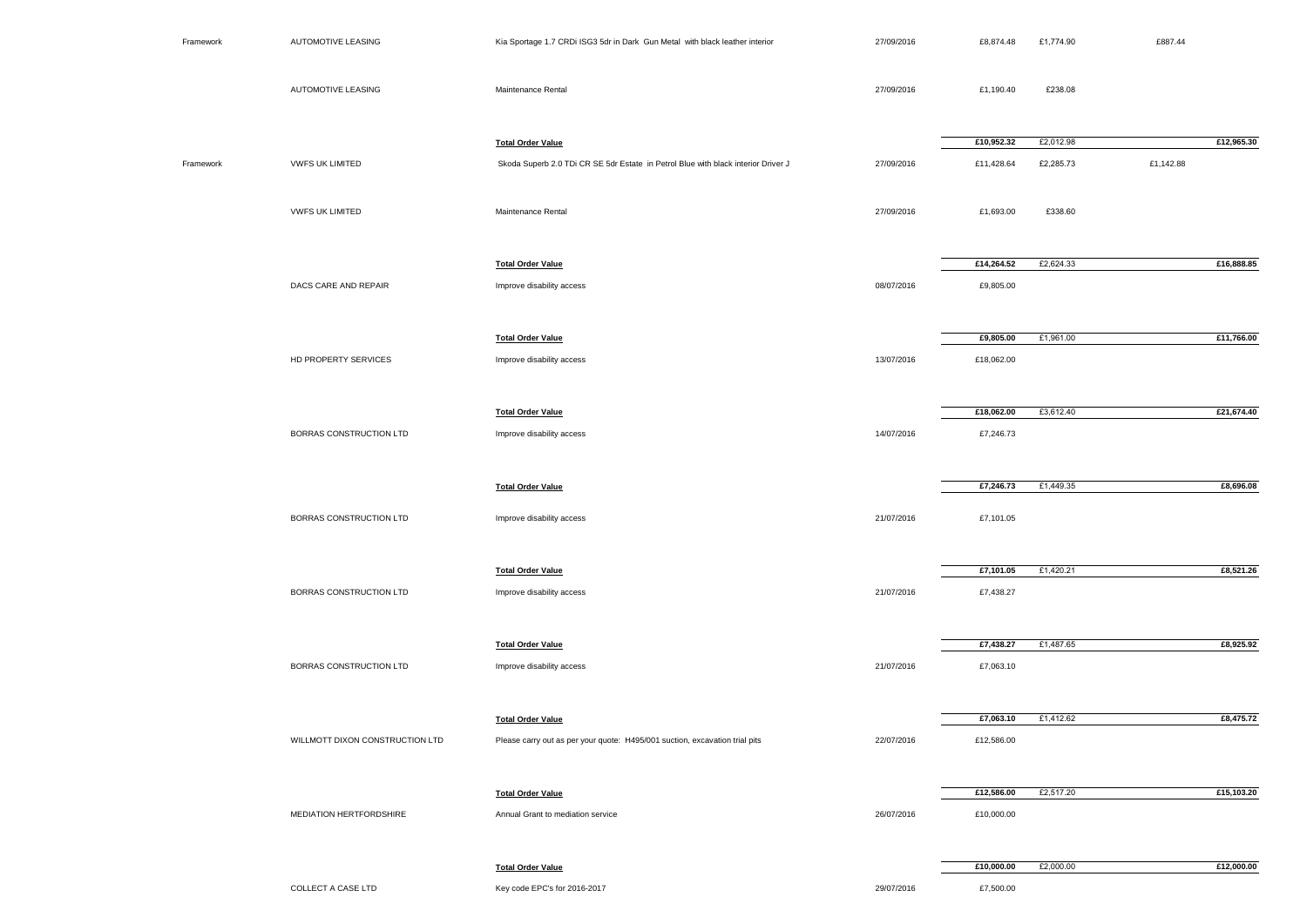|                                         | <b>Total Order Value</b>                                                                              |            | £7,500.00   | £1,500.00  | £9,000.00   |
|-----------------------------------------|-------------------------------------------------------------------------------------------------------|------------|-------------|------------|-------------|
| <b>B J BUILDING SERVICES LTD</b>        | Improve disability access                                                                             | 11/08/2016 | £25,129.00  |            |             |
|                                         | <b>Total Order Value</b>                                                                              |            | £25,129.00  | £5,025.80  | £30,154.80  |
| EMBER ELECTRICAL AND BUILDING SOLUTIONS | Improve disability access                                                                             | 22/08/2016 | £10,000.00  |            |             |
|                                         | <b>Total Order Value</b>                                                                              |            | £10,000.00  | £2,000.00  | £12,000.00  |
| P J CARTER LTD                          | Re building of a brick wall, Age concern, St Peters Street, St Albans as per quotation dated 7th June | 25/08/2016 | £101,850.00 |            |             |
|                                         | <b>Total Order Value</b>                                                                              |            | £101,850.00 | £20,370.00 | £122,220.00 |
| NTM CONSULTANTS LTD                     | Support and consultancy for resident scrutiny                                                         | 25/08/2016 | £8,580.00   |            |             |
|                                         | <b>Total Order Value</b>                                                                              |            | £8,580.00   | £1,716.00  | £10,296.00  |
| GATENBYSANDERSON LTD                    | Assist in delivery of corporate Housing projects                                                      | 25/08/2016 | £37,375.00  |            |             |
|                                         | <b>Total Order Value</b>                                                                              |            | £37,375.00  | £7,475.00  | £44,850.00  |
| THE OYSTER PARTNERSHIP                  | Agency staff transfer fee                                                                             | 31/08/2016 | £6,250.00   |            |             |
|                                         | <b>Total Order Value</b>                                                                              |            | £6,250.00   | £1,250.00  | £7,500.00   |
| EMBER ELECTRICAL AND BUILDING SOLUTIONS | Improve disability access                                                                             | 05/09/2016 | £12,300.00  |            |             |
|                                         | <b>Total Order Value</b>                                                                              |            | £12,300.00  | £2,460.00  | £14,760.00  |
| AMWELL CONSTRUCTION LTD                 | Improve disability access                                                                             | 07/09/2016 | £11,312.00  |            |             |
|                                         | <b>Total Order Value</b>                                                                              |            | £11,312.00  | £2,262.40  | £13,574.40  |
| EMBER ELECTRICAL AND BUILDING SOLUTIONS | Improve disability access                                                                             | 07/09/2016 | £8,500.00   |            |             |
|                                         | <b>Total Order Value</b>                                                                              |            | £8,500.00   | £1,700.00  | £10,200.00  |
| FG MILEHAM BUILDING CONTRACTORS LTD     | Improve disability access                                                                             | 12/09/2016 | £6,976.00   |            |             |
|                                         | <b>Total Order Value</b>                                                                              |            | £6,976.00   | £1,395.20  | £8,371.20   |
| WATRET & CO LTD                         | Marford Road, Solar replacement                                                                       | 19/09/2016 | £37,100.59  |            |             |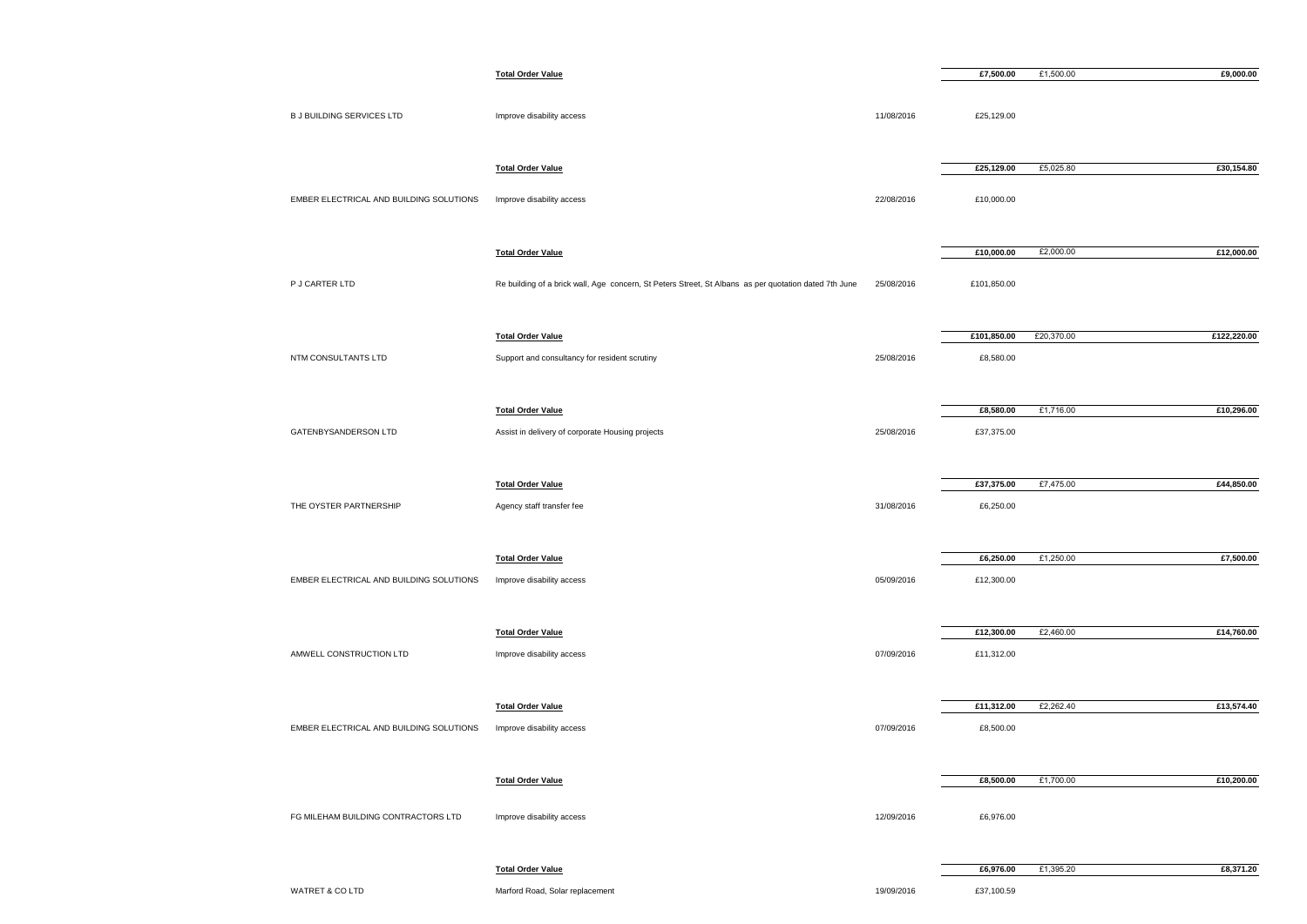|                                 | <b>Total Order Value</b>                                                                                        |            | £37,100.59 | £7,420.12  | £44,520.71 |
|---------------------------------|-----------------------------------------------------------------------------------------------------------------|------------|------------|------------|------------|
| WILLMOTT DIXON CONSTRUCTION LTD | <b>Batchwood Garage Sites</b>                                                                                   | 19/09/2016 | £62,942.77 |            |            |
|                                 |                                                                                                                 |            | £62,942.77 | £12,588.55 | £75,531.32 |
|                                 | <b>Total Order Value</b>                                                                                        |            |            |            |            |
| <b>EMS LIFTS LTD</b>            | Improve disability access                                                                                       | 20/09/2016 | £11,240.00 |            |            |
|                                 | <b>Total Order Value</b>                                                                                        |            | £11,240.00 | £2,248.00  | £13,488.00 |
| MICHAEL DYSON ASSOCIATES LTD    | Services for the Affordable Housing Redevelopment of Garage Sites at Batchwood                                  | 27/09/2016 | £5,169.20  |            |            |
|                                 | <b>Total Order Value</b>                                                                                        |            | £5,169.20  | £1,033.84  | £6,203.04  |
| MICHAEL DYSON ASSOCIATES LTD    | Housing re-development of garage sites at Batchwood.                                                            | 27/09/2016 | £30,000.00 |            |            |
|                                 |                                                                                                                 |            |            |            |            |
|                                 | <b>Total Order Value</b>                                                                                        |            | £30,000.00 | £6,000.00  | £36,000.00 |
| BORRAS CONSTRUCTION LTD         | Improve disability access                                                                                       | 28/09/2016 | £7,689.75  |            |            |
|                                 | <b>Total Order Value</b>                                                                                        |            | £7,689.75  | £1,537.95  | £9,227.70  |
| PIER CONTRACTORS LIMITED        | Museum of St Albans Hatfield Road-Confirmation- Carry out all works.                                            | 04/07/2016 | £5,518.50  |            |            |
|                                 | <b>Total Order Value</b>                                                                                        |            | £5,518.50  | £1,103.70  | £6,622.20  |
| P J CARTER LTD                  | To carry out refurbishment works to Suite 4, as per Scope of Works and your quotation dated 20th May 04/07/2016 |            | £13,323.00 |            |            |
|                                 | <b>Total Order Value</b>                                                                                        |            | £13,323.00 | £2,664.60  | £15,987.60 |
|                                 |                                                                                                                 |            |            |            |            |
| SILVER DCC LIMITED              | Principal Design services for the New Museum and Gallery project, Town Hall, St Albans                          | 07/07/2016 | £9,360.00  |            |            |
|                                 | <b>Total Order Value</b>                                                                                        |            | £9,360.00  | £1,872.00  | £11,232.00 |
| SILVER DCC LIMITED              | Principal Design services for the MoStA housing redevelopment project, Hatfield Rd, St Albans                   | 07/07/2016 | £8,900.00  |            |            |
|                                 |                                                                                                                 |            | £8,900.00  | £1,780.00  | £10,680.00 |
|                                 | <b>Total Order Value</b>                                                                                        |            |            |            |            |
| CHRYSALIS PERFORMANCE LTD       | Provision of Interim Project Manager for the period 08/09/15 to 06/12/15                                        | 12/07/2016 | £16,450.00 |            |            |
|                                 | <b>Total Order Value</b>                                                                                        |            | £16,450.00 | £3,290.00  | £19,740.00 |
| CHRYSALIS PERFORMANCE LTD       | Provision of Interim Project Manager for the period 05/01/16 to 02/04/16                                        | 12/07/2016 | £21,700.00 |            |            |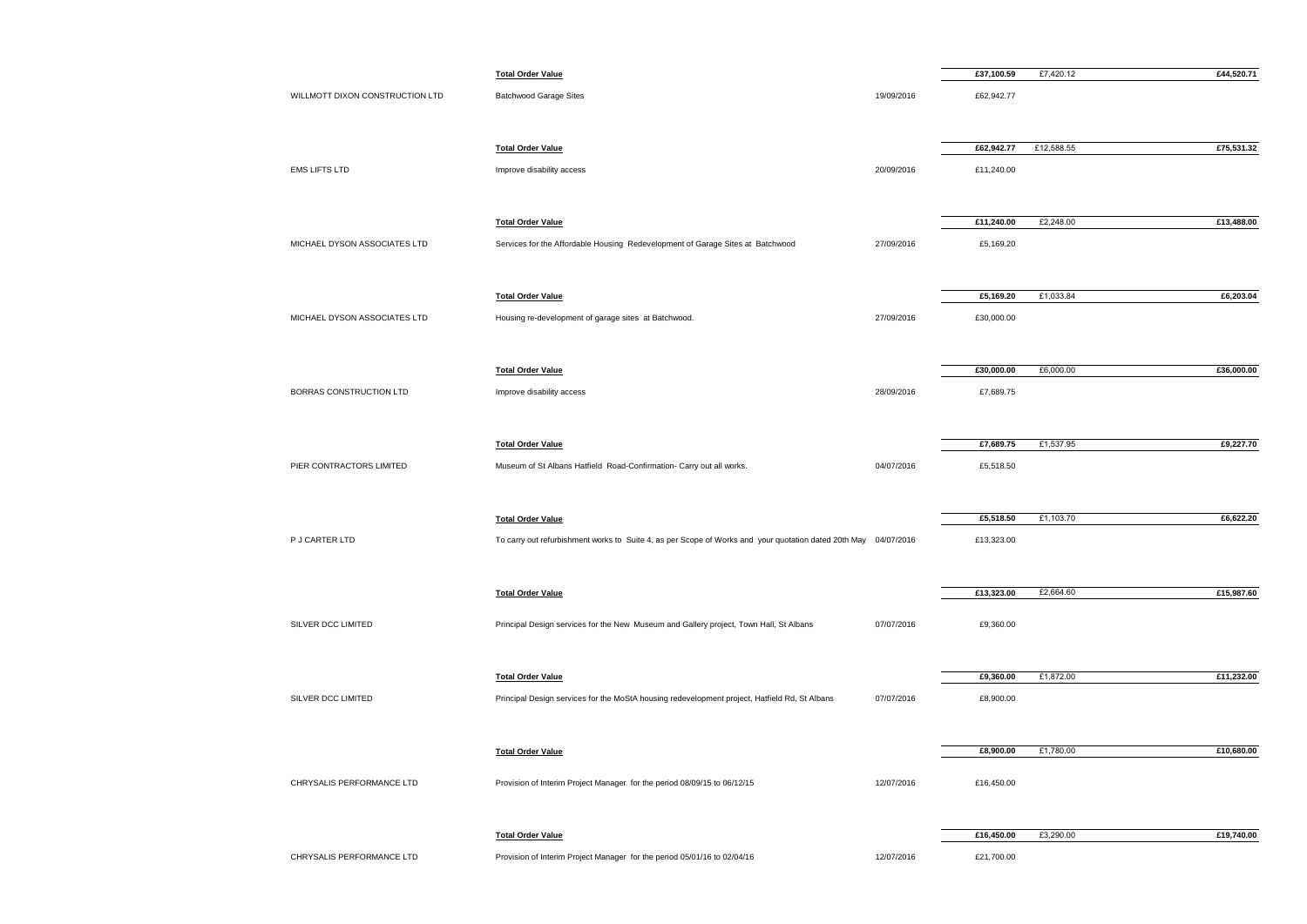|                                  | <b>Total Order Value</b>                                                   |            | £21,700.00 | £4,340.00 | £26,040.00 |
|----------------------------------|----------------------------------------------------------------------------|------------|------------|-----------|------------|
| POINT BUILDERS                   | Additional works required by English Heritage after origianl works         | 14/07/2016 | £7,550.00  |           |            |
| POINT BUILDERS                   | Additional works required by English Heritage after origianl works         | 14/07/2016 | £1,755.00  |           |            |
|                                  | <b>Total Order Value</b>                                                   |            | £9,305.00  | £1,861.00 | £11,166.00 |
| <b>B J BUILDING SERVICES LTD</b> | Scope of works (as per brief and site discussions). To commence Thu 21/07. | 14/07/2016 | £15,466.00 |           |            |
| <b>B J BUILDING SERVICES LTD</b> | Basement Cells area                                                        | 14/07/2016 | £1,520.00  |           |            |
| <b>B J BUILDING SERVICES LTD</b> | Ground Floor Merchants Tea Room area                                       | 14/07/2016 | £8,935.00  |           |            |
| <b>B J BUILDING SERVICES LTD</b> | Ground Floor Inner Foyer                                                   | 14/07/2016 | £2,884.00  |           |            |
| <b>B J BUILDING SERVICES LTD</b> | Courtroom                                                                  | 14/07/2016 | £2,640.00  |           |            |
| <b>B J BUILDING SERVICES LTD</b> | <b>Tourist Information Centre</b>                                          | 14/07/2016 | £1,256.00  |           |            |
| <b>B J BUILDING SERVICES LTD</b> | Robing Room                                                                | 14/07/2016 | £300.00    |           |            |
| <b>B J BUILDING SERVICES LTD</b> | Assembly Room Annexe (First Floor)                                         | 14/07/2016 | £330.00    |           |            |
| <b>B J BUILDING SERVICES LTD</b> | Disabled Toilet (First Floor)                                              | 14/07/2016 | £420.00    |           |            |
| <b>B J BUILDING SERVICES LTD</b> | Gents toilets (First Floor)                                                | 14/07/2016 | £1,218.00  |           |            |
| <b>B J BUILDING SERVICES LTD</b> | Ladies toilets (First floor)                                               | 14/07/2016 | £720.00    |           |            |
| <b>B J BUILDING SERVICES LTD</b> | External walkway (First Floor)                                             | 14/07/2016 | £600.00    |           |            |
| <b>B J BUILDING SERVICES LTD</b> | Markets Office (First Floor)                                               | 14/07/2016 | £540.00    |           |            |
| <b>B J BUILDING SERVICES LTD</b> | Staff room/kitchen (First Floor)                                           | 14/07/2016 | £330.00    |           |            |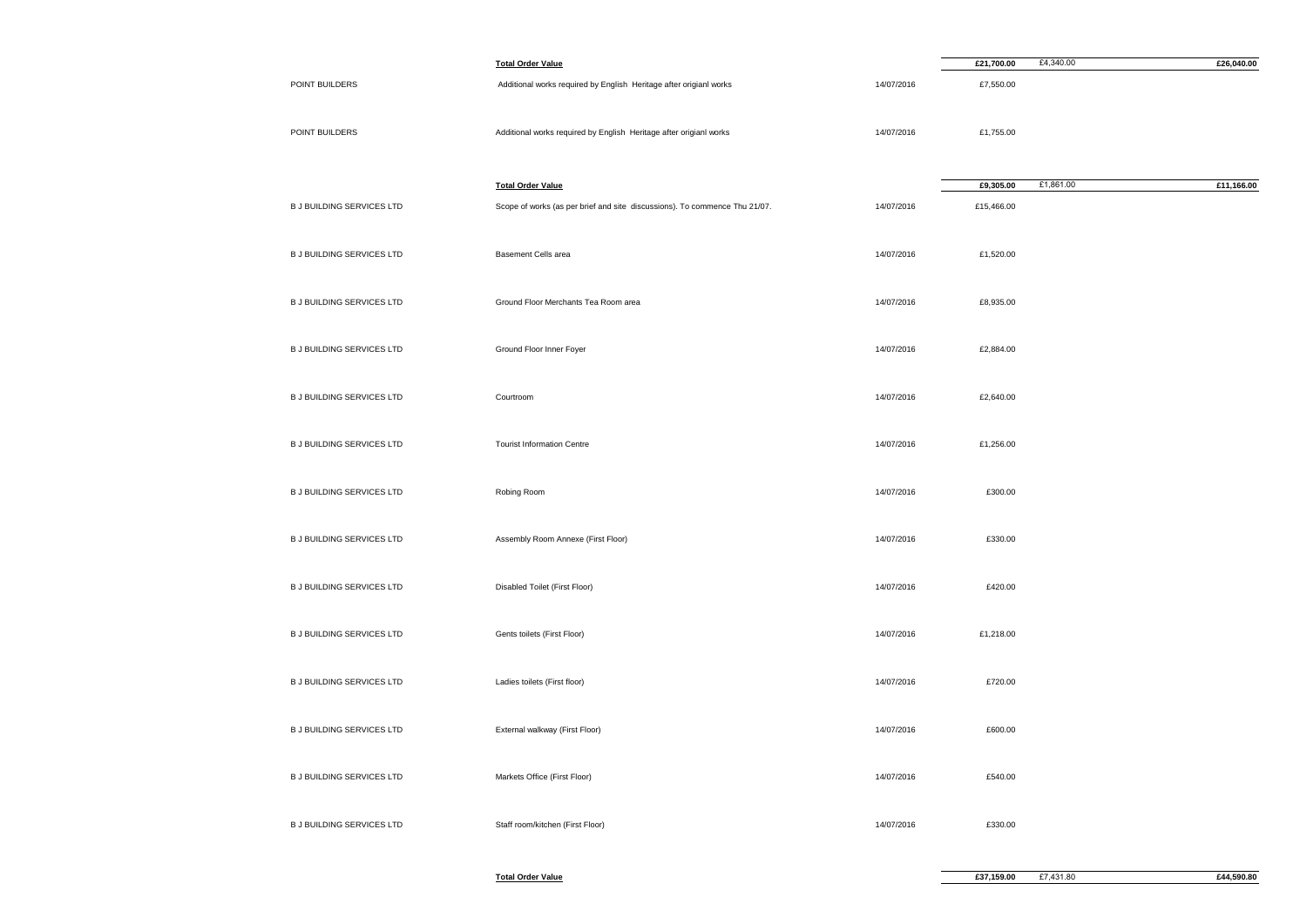| Framework | <b>IDOX</b>                             | IDOX Uniform Estates Management Software                                                             | 18/07/2016 | £19,000.00              |           |            |
|-----------|-----------------------------------------|------------------------------------------------------------------------------------------------------|------------|-------------------------|-----------|------------|
|           | <b>IDOX</b>                             | Maintenance & Support costs for 3 year contract (£1500 per annum)                                    | 18/07/2016 | £4,500.00               |           |            |
|           | LINDAL WASTE CONSULTANCY SERVICES       | <b>Total Order Value</b><br>Consultancy June 2016                                                    | 19/07/2016 | £23,500.00<br>£7,200.00 | £4,700.00 | £28,200.00 |
|           |                                         | <b>Total Order Value</b>                                                                             |            | £7,200.00               | £1,440.00 | £8,640.00  |
|           | <b>B J BUILDING SERVICES LTD</b>        | Area 1 Basment Lifts to Reprographics - To carry out uplift and dispose of floor coverings.          | 28/07/2016 | £3,920.00               |           |            |
|           | <b>B J BUILDING SERVICES LTD</b>        | Area 2 Basement - Bunker door to CCTV corridor - To carry out uplift and dispose of floor coverings. | 28/07/2016 | £4,230.00               |           |            |
|           |                                         | <b>Total Order Value</b>                                                                             |            | £8,150.00               | £1,630.00 | £9,780.00  |
|           | P J CARTER LTD                          | To carry out redecoration works to Council Offices on 1st and 2nd floors.                            | 28/07/2016 | £18,705.00              |           |            |
|           |                                         |                                                                                                      |            |                         |           |            |
|           |                                         | <b>Total Order Value</b>                                                                             |            | £18,705.00              | £3,741.00 | £22,446.00 |
|           | VEOLIA ES (UK) LIMITED                  | To remove silt from the Lake at Verulamium Park.                                                     | 01/08/2016 | £29,000.00              |           |            |
|           |                                         |                                                                                                      |            |                         |           |            |
|           |                                         | <b>Total Order Value</b>                                                                             |            | £29,000.00              | £5,800.00 | £34,800.00 |
|           | GUARDIAN ENVIRONMENTAL SERVICES LTD     | To carry out quarterly maintenance service to plant as per contract for 01.07.16-30.09.16            | 01/08/2016 | £2,324.50               |           |            |
|           | GUARDIAN ENVIRONMENTAL SERVICES LTD     | To carry out quarterly maintenance service to plant as per contract for 01.10.16-31.12.16            | 01/08/2016 | £2,324.50               |           |            |
|           | GUARDIAN ENVIRONMENTAL SERVICES LTD     | To carry out quarterly maintenance service to plant as per contract for 01.01.17-31.03.17            | 01/08/2016 | £2,324.50               |           |            |
|           |                                         | <b>Total Order Value</b>                                                                             |            | £6,973.50               | £1,394.70 | £8,368.20  |
|           | OPUS INTERNATIONAL CONSULTANTS (UK) LTD | Undertake borehole drilling and investigations at Bernards Heath Recreation Grounds to investigate.  | 04/08/2016 | £25,450.00              |           |            |
|           |                                         | <b>Total Order Value</b>                                                                             |            | £25,450.00              | £5,090.00 | £30,540.00 |
|           | HIGHTOWN HOUSING ASSOCIATION LTD        | Year 2 Community Partnership Funding Mother and baby service - to be paid in quarterly               | 04/08/2016 | £29,290.00              |           |            |
|           |                                         |                                                                                                      |            |                         |           |            |
|           | VISIT KENT LIMITED                      | <b>Total Order Value</b><br>Visit Hertfordshire investment fee 01/08/16 - 31/07/17.                  | 09/08/2016 | £29,290.00<br>£5,000.00 | £5,858.00 | £35,148.00 |
|           |                                         |                                                                                                      |            |                         |           |            |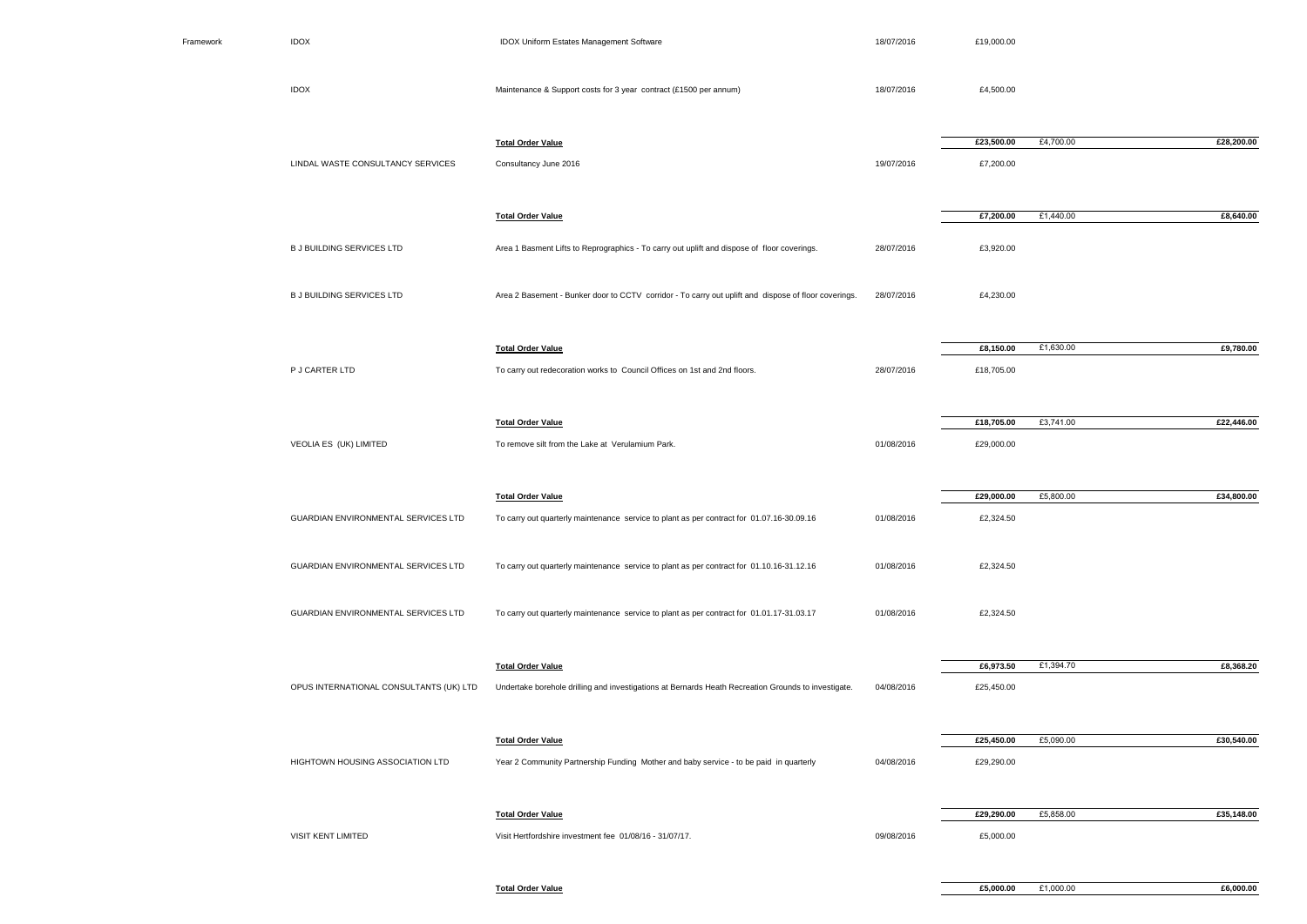|          | <b>B J BUILDING SERVICES LTD</b>  | To form a set of steps from Crabtree Fields down to the Lea Valley Walk as discussed on site.                               | 10/08/2016 | £2,146.00                |           |            |
|----------|-----------------------------------|-----------------------------------------------------------------------------------------------------------------------------|------------|--------------------------|-----------|------------|
|          | <b>B J BUILDING SERVICES LTD</b>  | To form a set of steps from Crabtree Fields down to the Lea Valley Walk as discussed on site.                               | 10/08/2016 | £4,200.00                |           |            |
|          | <b>B J BUILDING SERVICES LTD</b>  | To create a 400LM by 1m wide footpath using timber edging where possible and wood chip infill.                              | 10/08/2016 | £13,154.00               |           |            |
|          | KIRBY COVE ARCHITECTS             | <b>Total Order Value</b><br>3 sketch designs for Haprenden Public Halls residential development                             | 10/08/2016 | £19,500.00<br>£10,000.00 | £3,900.00 | £23,400.00 |
|          |                                   |                                                                                                                             |            |                          |           |            |
|          | 1LIFE MANAGEMENT SOLUTIONS LTD    | <b>Total Order Value</b><br>Learning Disability Officer Funding                                                             | 10/08/2016 | £10,000.00<br>£11,500.00 | £2,000.00 | £12,000.00 |
|          |                                   | <b>Total Order Value</b>                                                                                                    |            | £11,500.00               | £2,300.00 | £13,800.00 |
|          | LINDAL WASTE CONSULTANCY SERVICES | Consultancy July 2016                                                                                                       | 10/08/2016 | £6,400.00                |           |            |
|          | P J CARTER LTD                    | <b>Total Order Value</b><br>To carry out refurbishment works as per scope of works and your quotation dated 14th July 2016. | 11/08/2016 | £6,400.00<br>£5,090.00   | £1,280.00 | £7,680.00  |
|          | HARPENDEN TOWN COUNCIL            | <b>Total Order Value</b>                                                                                                    |            | £5,090.00<br>£30,467.39  | £1,018.00 | £6,108.00  |
|          |                                   | S106 funding for Westfield Play Area                                                                                        | 11/08/2016 |                          |           |            |
|          |                                   | <b>Total Order Value</b>                                                                                                    |            | £30,467.39               | £6,093.48 | £36,560.87 |
| Contract | 1LIFE MANAGEMENT SOLUTIONS LTD    | Management fee for 1life to operate the Visitor Information Centre from 1st July 2016 until 31st March                      | 22/08/2016 | £12,000.00               |           |            |
|          | CLIFFORD DEVLIN LIMITED           | <b>Total Order Value</b><br>Town Hall - Carry out all works as detailed in our specification for the removal of Asbestos.   | 22/08/2016 | £12,000.00<br>£44,600.00 | £2,400.00 | £14,400.00 |
|          |                                   |                                                                                                                             |            |                          |           |            |
|          | RJ FLETCHER DB CONSULTANTS LTD    | <b>Total Order Value</b><br>Consultancy to the Historic wall project Age concern, St Peter Street.                          | 22/08/2016 | £44,600.00<br>£12,500.00 | £8,920.00 | £53,520.00 |
|          |                                   | <b>Total Order Value</b>                                                                                                    |            | £12,500.00               | £2,500.00 | £15,000.00 |
|          | COUNTRYSIDE MANAGEMENT SERVICES   | To Carry out the creation of Nickey Line Management Plan for SADC.                                                          | 24/08/2016 | £8,000.00                |           |            |

**Total Order Value**

**£8,000.00** £1,600.00 **£9,600.00**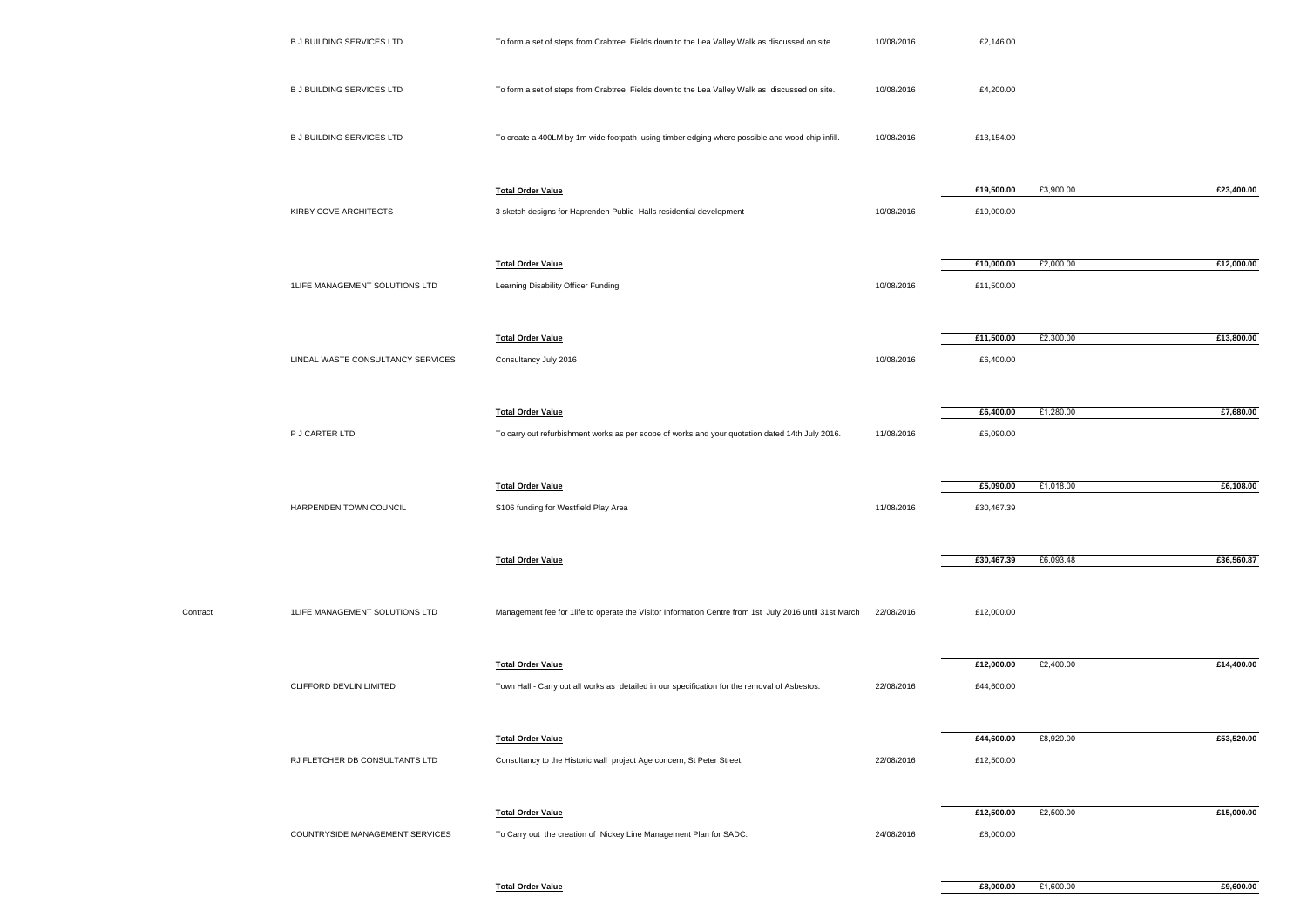|           |                                         | <b>Total Order Value</b>                                                                           |            | £14,600.00 | £2,920.00  | £17,520.00 |
|-----------|-----------------------------------------|----------------------------------------------------------------------------------------------------|------------|------------|------------|------------|
|           | COUNTRYSIDE MANAGEMENT SERVICES         | To Carry out Core 1 Management works for SADC - Green Space projects and Friends Group             | 24/08/2016 | £20,000.00 |            |            |
|           |                                         |                                                                                                    |            |            |            |            |
|           |                                         | <b>Total Order Value</b>                                                                           |            | £20,000.00 | £4,000.00  | £24,000.00 |
| Framework | LED ECO LIGHTS LTD                      | panel 28w (600x600mm Natural) Delivery schedule                                                    | 24/08/2016 | £23,232.00 |            |            |
|           |                                         |                                                                                                    |            |            |            |            |
|           |                                         |                                                                                                    |            |            |            |            |
|           | LED ECO LIGHTS LTD                      | Panel 28w (600x600mm Natural EMG)                                                                  | 24/08/2016 | £8,489.00  |            |            |
|           |                                         |                                                                                                    |            |            |            |            |
|           |                                         | <b>Total Order Value</b>                                                                           |            | £31,721.00 | £6,344.20  | £38,065.20 |
|           | HERTFORDSHIRE COUNTY COUNCIL            | Purchase order for Trade waste collection from Council Offices and sites for Quarter 1- April-June | 25/08/2016 | £6,918.72  |            |            |
|           |                                         |                                                                                                    |            |            |            |            |
|           |                                         | <b>Total Order Value</b>                                                                           |            | £6,918.72  | £1,383.74  | £8,302.46  |
|           | JOHN O'CONNER (GROUNDS MAINTENANCE) LTD | Additional Park Ranger in Verulamium Park to work on the lake. 440 hours over 11 weeks             | 05/09/2016 | £10,000.00 |            |            |
|           |                                         |                                                                                                    |            |            |            |            |
|           |                                         |                                                                                                    |            |            |            |            |
|           |                                         | <b>Total Order Value</b>                                                                           |            | £10,000.00 | £2,000.00  | £12,000.00 |
|           | WICKSTEED LEISURE LTD                   | Holyrood Play Area Take out old play equipment /surfacing and supply and install new.              | 07/09/2016 | £82,000.00 |            |            |
|           |                                         |                                                                                                    |            |            |            |            |
|           |                                         | <b>Total Order Value</b>                                                                           |            | £82,000.00 | £16,400.00 | £98,400.00 |
|           | THE BRITISH MUSEUM COMPANY LTD          | Shop Items for resale supplied                                                                     | 07/09/2016 | £5,694.64  |            |            |
|           |                                         |                                                                                                    |            |            |            |            |
|           |                                         | <b>Total Order Value</b>                                                                           |            | £5,694.64  | £1,138.93  | £6,833.57  |
|           | DAVID NOBLE PLANNING CONSULTANCY        | Professional planning services-appeals 2016/17                                                     | 08/07/2016 | £10,000.00 |            |            |
|           |                                         |                                                                                                    |            |            |            |            |
|           |                                         |                                                                                                    |            |            |            |            |
|           |                                         | <b>Total Order Value</b>                                                                           | 08/07/2016 | £10,000.00 | £2,000.00  | £12,000.00 |
|           | HAINES PLANNING CONSULTANCY LTD         | Pre app advice to SADC April 2016-March 2017                                                       |            | £10,000.00 |            |            |
|           |                                         |                                                                                                    |            |            |            |            |
|           |                                         | <b>Total Order Value</b>                                                                           |            | £10,000.00 | £2,000.00  | £12,000.00 |
|           | THE LANDSCAPE PARTNERSHIP LIMITED       | Fees and expenses relating to the landscape                                                        | 08/07/2016 | £17,800.91 |            |            |
|           |                                         |                                                                                                    |            |            |            |            |
|           |                                         | <b>Total Order Value</b>                                                                           |            | £17,800.91 | £3,560.18  | £21,361.09 |
|           | <b>AITCHISON RAFFERTY</b>               | Planning appeal consultancy RE:                                                                    | 08/07/2016 | £12,847.80 |            |            |
|           |                                         |                                                                                                    |            |            |            |            |

**Total Order Value**

**£12,847.80** £2,569.56 **£15,417.36**